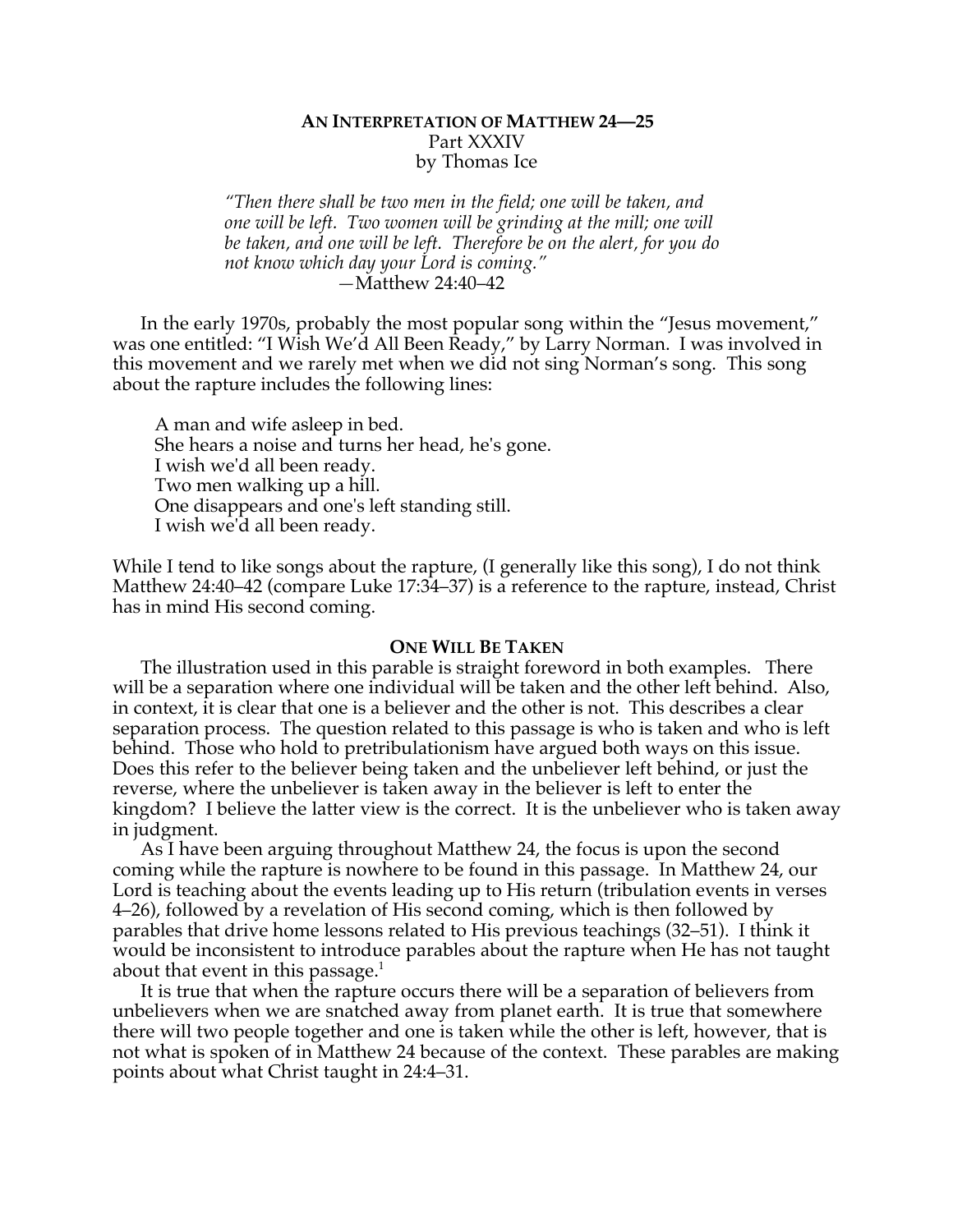## **TAKEN IN JUDGMENT OR SALVATION?**

The Greek word used in verses 40 and 41 is *paralambano*, made up of the root word *lambano*, which means "to take" or "receive" and the preposition *para*, which means "along side of." Thus, the meaning of this verb is "to take into close association, take (to oneself), take with/along."<sup>2</sup> The only place that I could find where this word is clearly used of the rapture is of Christ's initial disclosure of this mystery in John 14:3: "I will come again, and *receive* you to Myself." Since *paralambano* is not a technical term that has the same meaning in every instance it is used in the New Testament, like any word in any language, usage must be determined by how it is used in a given context.

Some have tried to argue that "taken" here refers to the pre-trib rapture. There is a small minority of pretribulationist that see these two verses as a reference to the rapture.<sup>3</sup> For example, David L. Cooper said, "The dominant idea is that the one who is a child of God will be taken, whereas the one who has never made his peace with the Lord will be left to pass into the Great Tribulation."<sup>4</sup> As Louis Barbieri has noted: "The Lord was not describing the Rapture, for the removal of the church will not be a judgment on the church. If this were the Rapture, as some commentators affirm, the Rapture would have to be posttribulational, for this event occurs immediately before the Lord's return in glory."<sup>5</sup>

Some have said that *paralambano* is only used of positive relations. However, such is not the case. It is used of the Roman soldiers taking Jesus away from the Garden of Gethsemane to the Praetorium and eventual crucifixion (Matt. 27:27; John 19:16). It is used of the devil taking Jesus with him to show Him all the kingdoms of this world (Matt. 4:5, 8). This verb is also used of the exercised demon returning to the newly swept house and taking with it seven other spirits (Matt. 12:45; Luke 11:26). Stan Toussaint discusses this matter as follows:

Is this a description of the rapture of the church or of the taking of the wicked to judgment? Those who take the former position argue that "to take" (*paralambano*), the verb used her, is to be differentiated from "to take" (*airw*), the verb used in verse thirty-nine. It is asserted that *paralambano* signifies the act whereby Christ receives His own to Himself. However, *paralambano* is also used in a bad sense (cf. Matthew 4:5, 8; John 19:16). Since it is parallel in thought with those who were taken in the judgment of the flood, it is best to refer the verb to those who were taken for judgment preceding the establishment of the kingdom. The difference in verbs can be accounted for on the basis of accuracy of description. "The flood came and swept them all away" is a good translation.<sup>6</sup>

#### **CONTEXTUAL CONSIDERATION**

For me, the strongest reason to take the separation depicted in this passage as a reference to ones taken away in judgment is the context. It appears that verses 40–41 are illustrating that which preceded it in verses 36–39, namely that those who were not prepared in the days of Noah were taken away, in judgment, by the flood. Verse 39 ends by saying, "so shall the coming of the Son of Man be." Clearly the emphasis in this verse is on unbelievers being taken away in the judgment of the flood. Therefore, verses 40–41 drive that point home by giving a couple examples of the coming separation that will occur at this time of judgment. Arno Gaebelein notes the following: